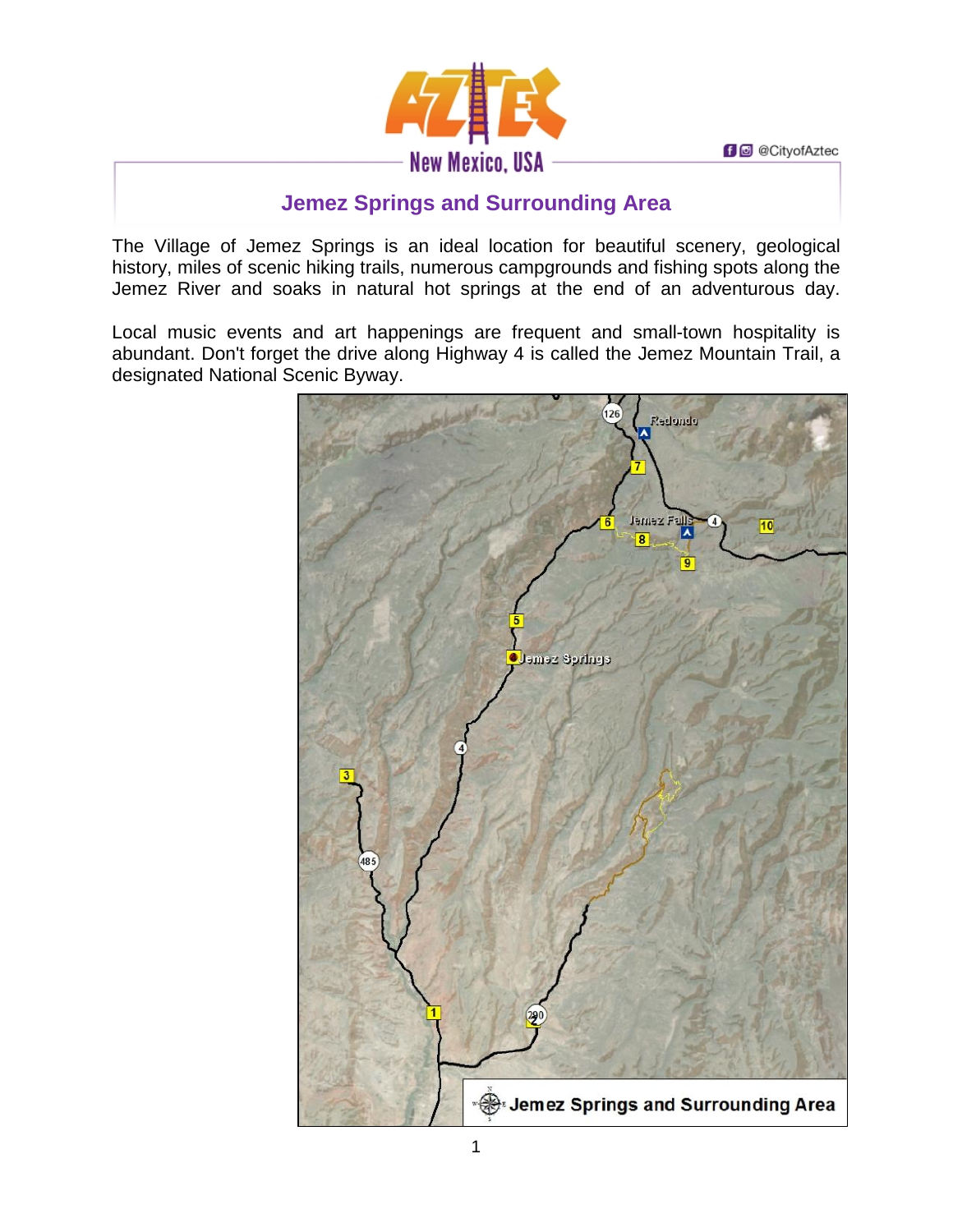### **Battleship Rock** (#6)

A sheer cliff that rises 200 feet above Jemez River. At the base is a day-use picnic area with picnic tables, vault toilets, drinking water, and parking. An adventurous challenge for hikers, there is a trail system form Battleship Rock that leads to McCauley Warm Springs and Jemez Falls.

[www.fs.usda.gov/recarea/santafe/recarea/?recid=75756](http://www.fs.usda.gov/recarea/santafe/recarea/?recid=75756)

# **Gilman Tunnels & Guadalupe Cascades** (#3)

Located on NM 485 which forks off of Hwy 4 and crosses the Jemez River is a set of tunnels built in the 1920's for logging and railroad. The drive will take you through some of the oldest rocks in the Jemez Mountains and logging ruins on Peggy Mesa.

#### **Jemez Box Canyon Falls** (#10)

Located on the East Fork of Jemez River, these falls are accessible by hiking the East Fork Trail (Forest Trail 137).

#### **Jemez Falls** (#9)

Three miles off of National Scenic Route NM 4 is the Jemez Falls. The largest water fall in the Jemez Mountains, the river drops 70 feet through a spectacular series of falls. A campground facility is located nearby. [www.fs.usda.gov/recarea/santafe/recarea/?recid=75776](http://www.fs.usda.gov/recarea/santafe/recarea/?recid=75776)

#### **Jemez Historic Site** (#4)

Visitors can enjoy stone ruins of a 500-year-old village (Pueblo of Giusewa) and the San Jose de los Jemez church (circa 1610). In the 17th century, the Spanish established a Catholic mission at Giusewa, but the site was soon abandoned and the mission was moved to Jemez Pueblo. Amenities include an exhibition-rich heritage center and an interpretive trail that winds among the ruins.

[www.nmhistoricsites.org/jemez](http://www.nmhistoricsites.org/jemez)